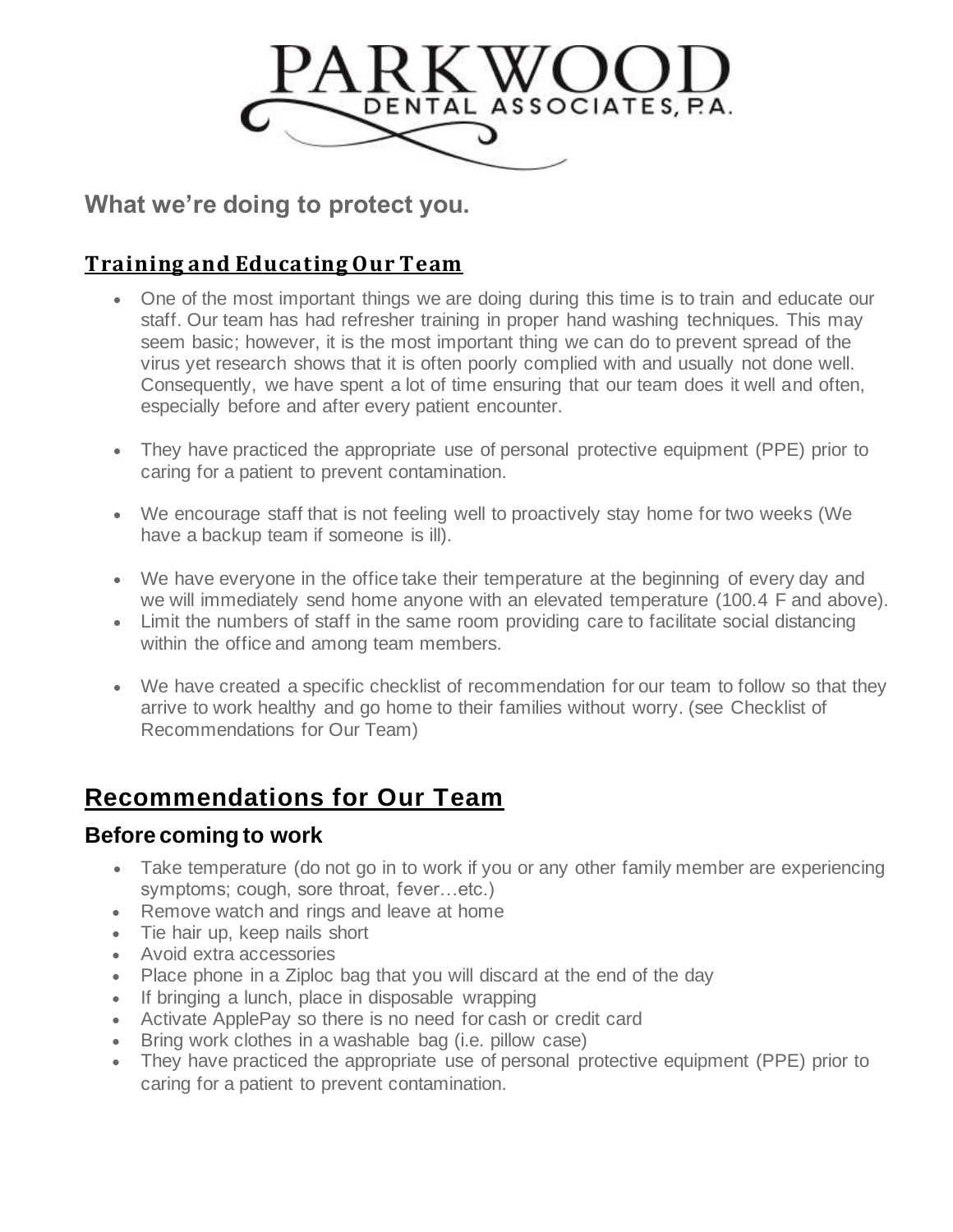### **At work**

- Take temperature upon arrival and record in the "Daily Screening Log"
- Change into scrubs and work shoes (preferably plastic and wipeable) as soon as you arrive
- Follow current office PPE guidelines and "Staff Protection Strategies"
- Leave all clutter (pens, phones, etc.) outside of patient op rooms
- We discourage workers from using other workers phones, desks, offices and other work tools and equipment when possible.
- Clean phone handset after use
- Discourage cell phone use at work

#### **After work**

- Wash hands and arms with soap
- Remove scrubs and place in washable bag or leave at work
- Wash hands and put clean clothes on
- Sanitize phone, glasses, etc
- Wash hands again

#### **At home**

- Do not touch anything
- Remove shoes and clothes
- Wash clothes/scrubs in washing machine with detergent and hot water
- Shower immediately with soap and water before touching anything (including loved ones)

# **Patient Interviews and Social Distancing**

#### **Before patient arrival every effort is made to**

- Filter patients during the phone call when scheduling appointments for care using established and recommended screening checklists and scripts
- Prepare scripts and questions to recognize potential carriers
- Reschedule patients who show any signs of a cough or fever or who describe having any concerning warning signs
- Instruct patients to call ahead and reschedule their appointment if they develop symptoms of a respiratory infection (e.g., cough, sore throat or fever) on the day they are scheduled to be seen.

### **To promote social distancing**

- Prioritize high risk patients (immune compromised, over 60 y.o. etc.) with early morning appointments so less contact with other people
- When booking patients, we are spreading out the schedule so there are less people in the waiting room (A maximum of two people at a time)
- If a patient is being accompanied, their escort should wait in the car to limit the number of people in the waiting room and promote social distancing
- Utilizing a "virtual" waiting room: patients should wait in their car or outside the office where they can be contacted by mobile phone when it is their turn to be treated.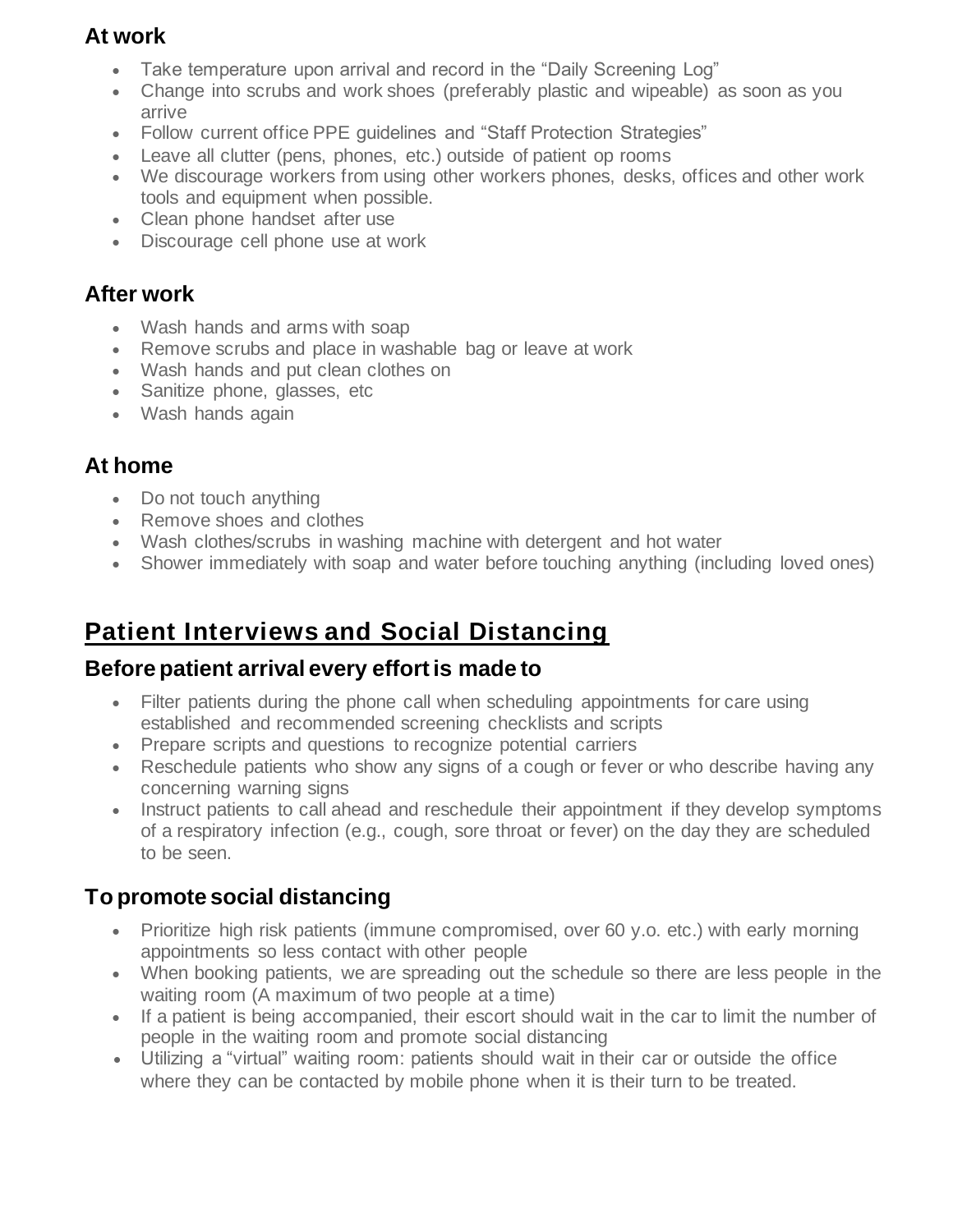#### **Safety measures taken upon arrival**

- Limit points of entry to the clinic.
- Leave office door open to avoid contact with door handles
- Post visual alerts (e.g., signs, posters) at the entrance door advising patients of the COVID-19 risk and advising them not to enter the facility when ill.
- Masks and tissues are made accessible immediately upon entry and instructions are provided on how to use tissues to cover nose and mouth when coughing or sneezing, to dispose of tissues and contaminated items in waste receptacles.
- Provide supplies such as alcohol-based hand rub (ABHR) with 60-95% alcohol, tissues and receptacles for disposal in the waiting room.

#### **ALL these measures can help to prevent transmission to others.**

# **Measures Upon Arrival**

#### **Patients are**

- Immediately escorted to a hand washing station
- Escorted into an examination room with the door closed as quickly as possible upon arrival to avoid lingering in the front office.
- Asked about the presence of symptoms of a respiratory infection and history of travel or contact with possible COVID-19 patients.
- Assessed for respiratory symptoms and fever and they will be asked to sign a health declaration form.
- Advised to seek medical treatment and their visit will be rescheduled if they have a fever (temperature of 100.4 degrees F or higher) or respiratory symptoms are present.

*As testing for the virus becomes more available, we will be incorporating this added benefit to screen patients.*

# **Measures Taken Upon Patient Entry to the Clinic**

- If an examination room is not readily available, ensure social distancing in the waiting room by placing seating a minimum of 6 feet apart.
- Remove all clutter and anything that is not easily disinfected from the waiting room (magazines, toys, etc)
- Cover all furniture which cannot be disinfected with disposable covers(including chairs and couches) which can be replaced after each patient.
- Frequent wipe down of waiting rooms, bathrooms, door handles, tables, light switches, computers…etc.

# **Reception Room and Front Desk Safety Measures**

- Install physical barriers or partitions (e.g., glass or plastic windows) if possible, at reception areas to limit close contact between reception and potentially infectious patients.
- Headphone/Speakerphone use is encouraged, so hands are free and only one person uses it.
- Place air-handling systems (with appropriate filtration, exchange rate, etc.)
- No handshaking or physical contact throughout the office.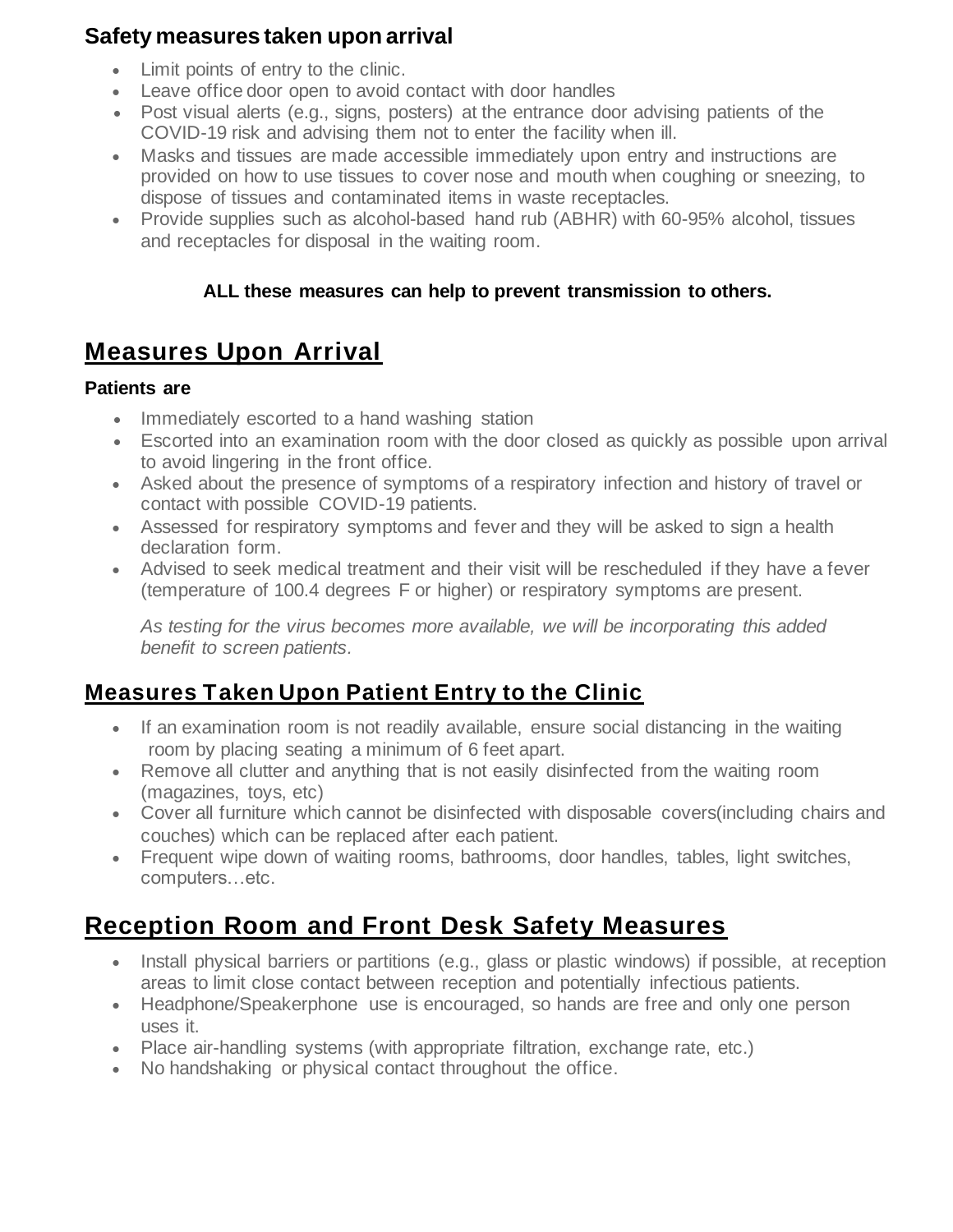# **Protocols of the Clinical Team**

We adhere to usual standard and transmission-based precautions in the operatory but with greater attention to detail and ensure that procedures are followed consistently and correctly.

Furthermore, we will focus on sterilization. Team members will be responsible for cleaning, sterilizing, disinfecting and wiping down everything in the operatories and in the waiting room; chairs, handles, light switches, tables…etc on a regular basis.

## **Hand Hygiene is performed by our staff**

- Before and after all patient contact, contact with potentially infectious material, and before putting on and after removing personal protective equipment (PPE), including gloves.
- After removing PPE in order to remove any pathogens that might have been transferred to bare hands during the removal process.
- Washing hands with soap and water for at least 20 seconds

## **Personal Protective Equipment**

- Wear PPE (masks, gloves, cap, eye protection, face shields, gowns)
- Masks should be replaced if soiled
- N95 (or KN95) respirators should be used instead of a standard facemask when performing or present for an aerosol-generating procedure. If none are available due to shortages, a Level 3 surgical mask with full face shield may be used in certain scenarios.

# **Eye Protection**

- Put on eye protection (i.e., goggles or a disposable face shield that covers the front and sides of the face) upon entry to the patient room or care area.
- Remove eye protection before leaving the patient room or care area.
- Reusable eye protection (e.g., goggles) must be cleaned and disinfected according to manufacturer's reprocessing instructions prior to re-use.
- Disposable eye protection should be discarded after use

## **Gloves**

- Put on clean, non-sterile gloves upon entry into the patient room or care area.
- Change gloves if they become torn or heavily contaminated.
- Remove and discard gloves when leaving the patient room or care area, and immediately perform hand hygiene.

### **Gowns**

- Put on a clean isolation gown upon entry into the patient room or area.
- Change the gown if it becomes soiled. Remove and discard the gown in a dedicated container for waste or linen before leaving the patient room or care area. Disposable gowns should be discarded and cloth gowns should be laundered after each use.
- Gowns should be prioritized for all aerosol-generating procedures and during activities where splashes and sprays are anticipated.

# **Shoe Covers**

• These will be worn over running shoes unless staff is wearing plastic shoes that can be wiped down and disinfected.